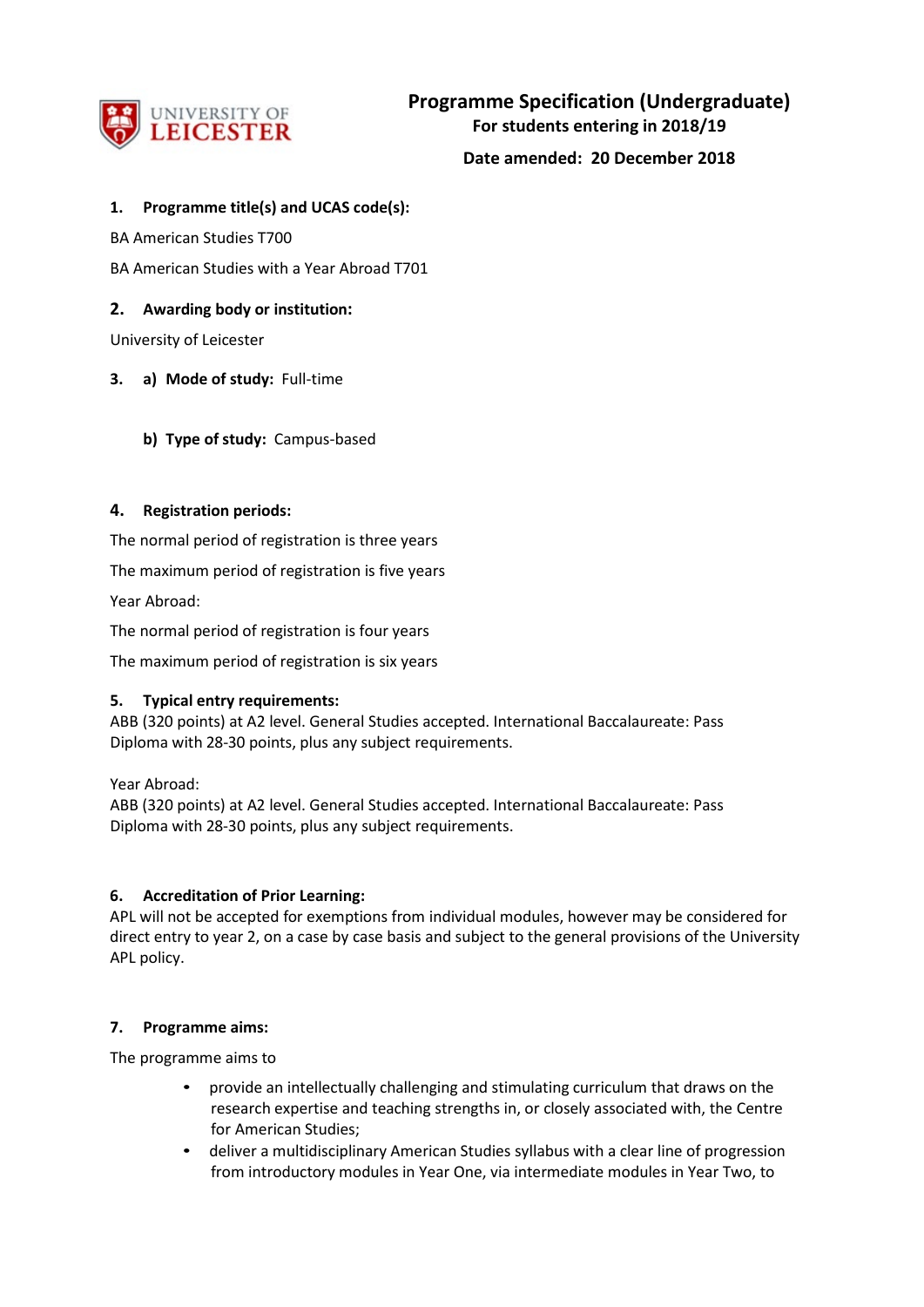opportunities for all students to concentrate on aspects of particular interest in specialist modules in the Final Year;

- create a supportive environment to assist the students' academic, cultural and personal development;
- develop students' ability to initiate and carry out independent research on topics relating to American history, politics and culture;
- foster students' independent thinking and judgement;
- harness students' individual interests and enthusiasms through the diverse academic approaches that are embedded in the multidisciplinary structure of the American Studies degree – a structure that also reflects diversity in the curriculum;
- provide a learning experience in which transferable skills can be developed alongside specific subject knowledge to equip students for a range of career opportunities;
- develop students' ability to access, organise, and present information to professional standards of accuracy, articulacy, and precision, including the acquiring and use of relevant bibliographical skills;
- develop students' skills in close reading and historical, political and cultural analysis.

In addition the BA American Studies with a Year Abroad programme aims to:

• enable students to study for one year at a University in North America.

## **8. Reference points used to inform the programme specification:**

- QAA Benchmarking Statement [http://www.qaa.ac.uk/en/Publications/Documents/SBS-Area-](http://www.qaa.ac.uk/en/Publications/Documents/SBS-Area-Studies-16.pdf)[Studies-16.pdf](http://www.qaa.ac.uk/en/Publications/Documents/SBS-Area-Studies-16.pdf)
- Framework for Higher Education Qualifications (FHEQ)
- UK Quality Code for Higher Education
- University Learnin[g Strategy](https://www2.le.ac.uk/offices/sas2/quality/learnteach)
- [University Assessment Strategy](https://www2.le.ac.uk/offices/sas2/quality/learnteach)
- University of Leicester Periodic Developmental Review Report
- External Examiners' reports (annual)
- United Nations Education for Sustainable Development Goals
- Student Destinations Data

### **9. Programme Outcomes:**

| <b>Intended Learning</b>                                                                                                                             | <b>Teaching and Learning Methods</b>                                                                 | <b>How Demonstrated?</b>                                                                           |
|------------------------------------------------------------------------------------------------------------------------------------------------------|------------------------------------------------------------------------------------------------------|----------------------------------------------------------------------------------------------------|
| <b>Outcomes</b>                                                                                                                                      |                                                                                                      |                                                                                                    |
|                                                                                                                                                      | (a) Discipline specific knowledge and competencies                                                   |                                                                                                    |
|                                                                                                                                                      | (i) Mastery of an appropriate body of knowledge                                                      |                                                                                                    |
| Demonstrate mastery of an<br>appropriate body of<br>multidisciplinary knowledge<br>pertaining to the study of the<br><b>United States of America</b> | Lectures, tutorials, seminars,<br>directed reading, independent<br>research, resource-based learning | Essays, essay-based examinations,<br>dissertations, seminar presentations,<br>seminar discussions. |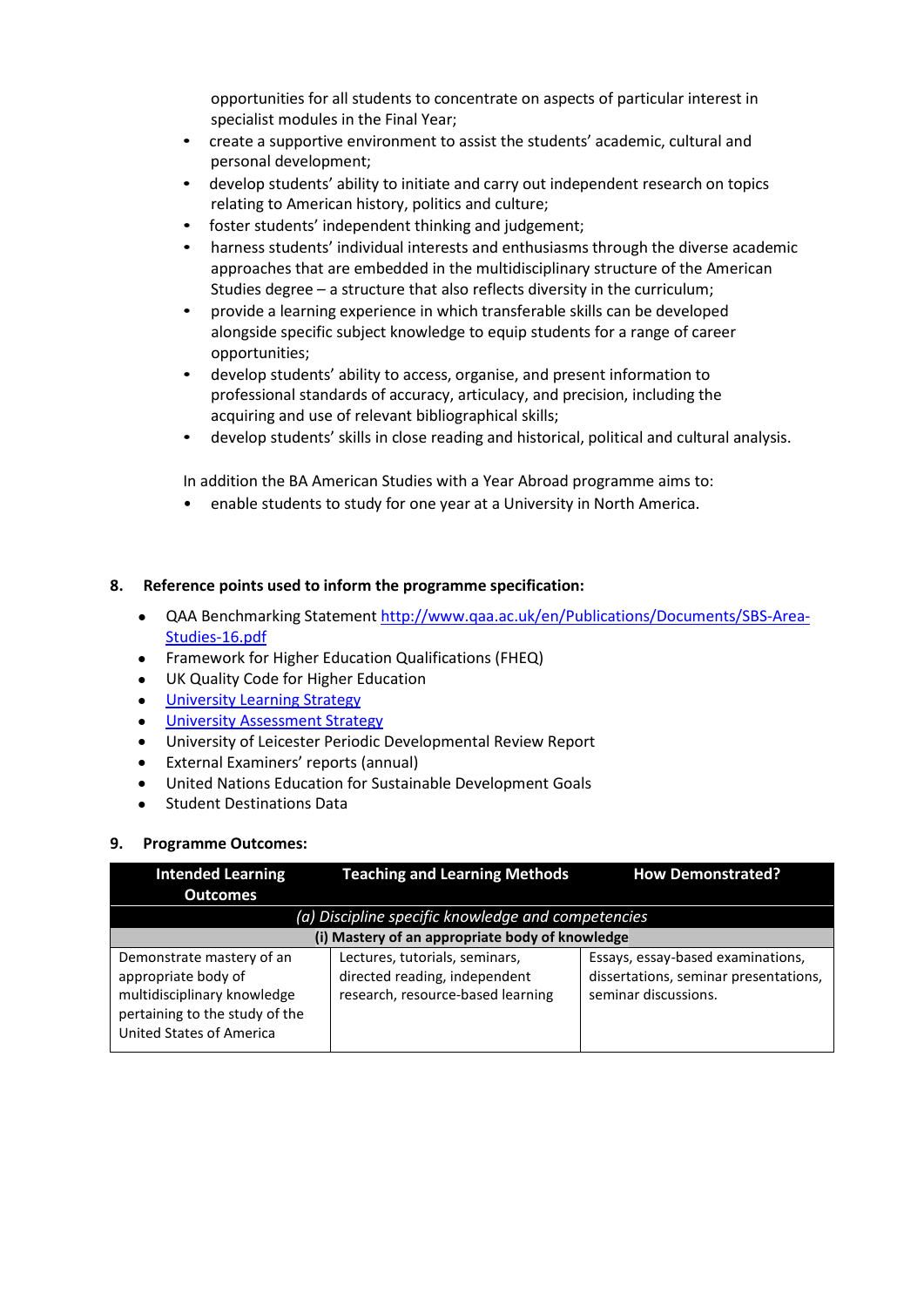| <b>Intended Learning</b><br><b>Outcomes</b>                                                                                                                                                   | <b>Teaching and Learning Methods</b>                                                                                              | <b>How Demonstrated?</b>                                                                                                            |  |  |
|-----------------------------------------------------------------------------------------------------------------------------------------------------------------------------------------------|-----------------------------------------------------------------------------------------------------------------------------------|-------------------------------------------------------------------------------------------------------------------------------------|--|--|
| (ii) Understanding and application of key concepts and techniques                                                                                                                             |                                                                                                                                   |                                                                                                                                     |  |  |
| Demonstrate an understanding<br>of the multidisciplinary<br>approach to the study of<br>American culture, history and<br>politics.                                                            | Lectures, tutorials, seminars,<br>directed reading, independent<br>research, application of IT and<br>numeracy skills, team work. | Essays, essay-based examinations,<br>seminar presentations, dissertations,<br>seminar discussions.                                  |  |  |
| Demonstrate a variety of critical<br>approaches to the<br>interpretation of American<br>culture, history and politics.                                                                        | Tutorials, seminars, independent<br>research, application of IT and<br>numeracy skills, team work.                                |                                                                                                                                     |  |  |
|                                                                                                                                                                                               | (iii) Critical analysis of key issues                                                                                             |                                                                                                                                     |  |  |
| Analyse and integrate an<br>understanding of the culture,<br>history and politics of the USA.                                                                                                 | Lectures, tutorials, seminars,<br>directed reading, independent<br>research, team work, dissertations.                            | Essays, essay-based examinations,<br>seminar presentations, independent<br>research, seminar discussions,<br>dissertations.         |  |  |
| Analyse historical, cultural and<br>political processes in the<br>formation and development of<br>the USA as a nation.                                                                        | Lectures, tutorials, seminars,<br>directed reading, independent<br>research, team work, dissertations.                            |                                                                                                                                     |  |  |
| Develop the ability to utilise<br>effectively the critical methods<br>that contribute to the field of<br>American Studies.                                                                    | Lectures, tutorials, seminars,<br>directed reading, independent<br>research, team work, dissertations.                            |                                                                                                                                     |  |  |
|                                                                                                                                                                                               | (iv) Clear and concise presentation of material                                                                                   |                                                                                                                                     |  |  |
| Present and develop key ideas<br>and arguments in a variety of<br>written and oral formats.                                                                                                   | Tutorials, seminars, directed<br>reading, independent research,<br>team work, dissertations.                                      | Writing tasks, seminar presentations,<br>seminar discussions, dissertations.                                                        |  |  |
|                                                                                                                                                                                               | (v) Critical appraisal of evidence with appropriate insight                                                                       |                                                                                                                                     |  |  |
| Develop and sustain argument<br>and analysis of historical,<br>political, literary and visual<br>texts, formulating appropriate<br>questions and utilising<br>evidence.                       | Tutorials, seminars, directed<br>reading, independent research,<br>team work, dissertations.                                      | Essays, essay-based examinations,<br>seminar presentations, independent<br>research projects, seminar<br>discussion, dissertations. |  |  |
| Read, analyse and reflect<br>critically and contextually on a<br>range of texts, documents and<br>other source materials.                                                                     | Tutorials, seminars, directed<br>reading, independent research, IT<br>and numeracy skills, team work,<br>dissertations.           |                                                                                                                                     |  |  |
| (vi) Other discipline specific competencies                                                                                                                                                   |                                                                                                                                   |                                                                                                                                     |  |  |
| Design, research and present a<br>sustained and independently<br>conceived piece of writing<br>reflecting an understanding of<br>one or more contributing<br>disciplines in American Studies. | Independent research, long and<br>comparative essays.                                                                             | Independent research projects,<br>dissertations, final year module<br>essays.                                                       |  |  |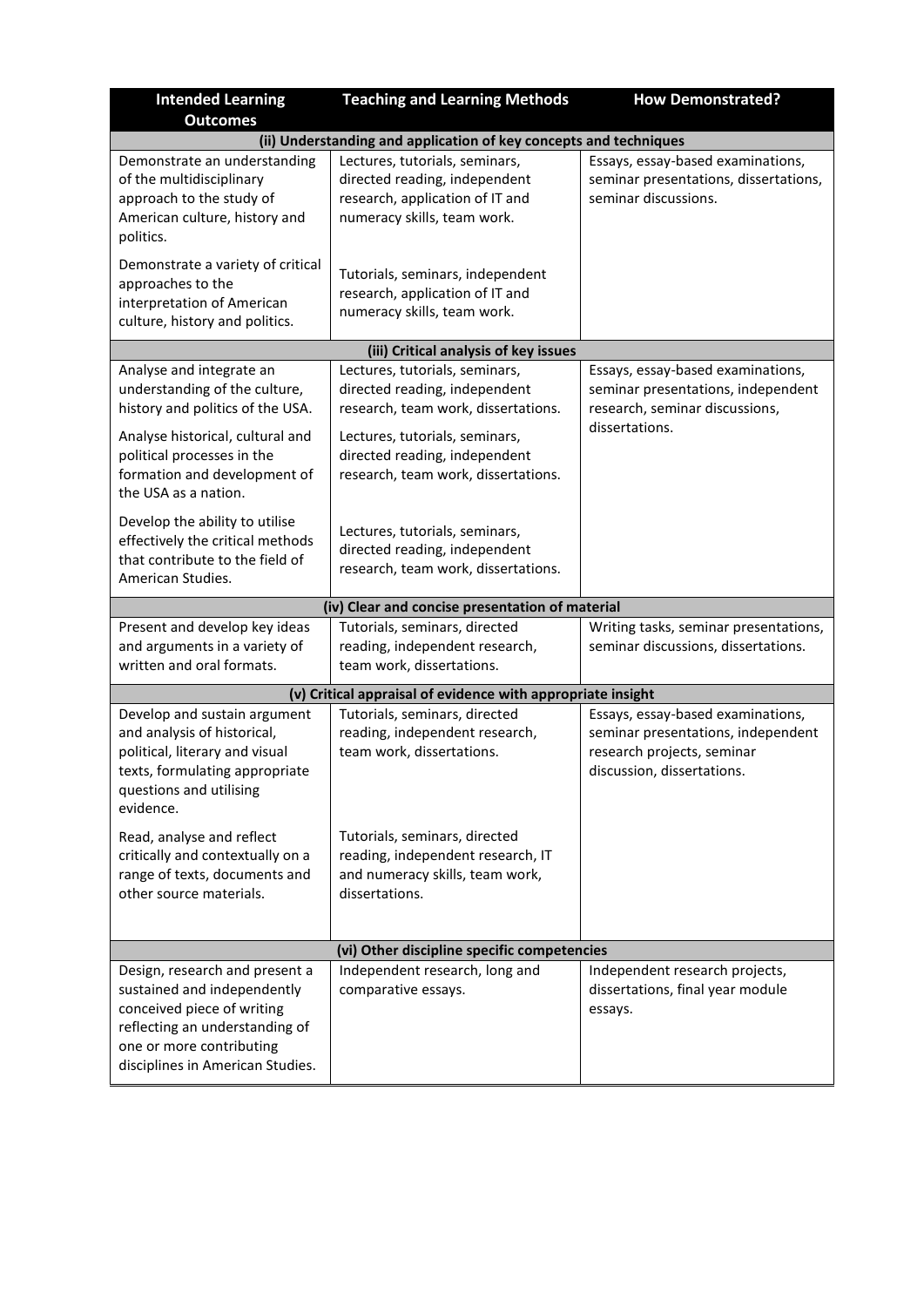| <b>Intended Learning</b>                                                                                                                                                                                  | <b>Teaching and Learning Methods</b>                                                        | <b>How Demonstrated?</b>                                                                                                      |
|-----------------------------------------------------------------------------------------------------------------------------------------------------------------------------------------------------------|---------------------------------------------------------------------------------------------|-------------------------------------------------------------------------------------------------------------------------------|
| <b>Outcomes</b>                                                                                                                                                                                           |                                                                                             |                                                                                                                               |
|                                                                                                                                                                                                           | (b) Transferable skills<br>(i) Oral communication                                           |                                                                                                                               |
| Demonstrate clarity, fluency<br>and coherence in oral<br>expression of issues pertaining<br>to American Studies as a field of<br>inquiry                                                                  | Seminars and presentation of team<br>work projects.                                         | Formative and summative<br>assessment of seminar presentations<br>(in years 1 and 2); contribution to<br>seminar discussions. |
| Participate effectively in group<br>discussion. Demonstrating<br>appropriate use of visual aids<br>and supporting material.                                                                               | Seminars and presentation of team<br>work projects.                                         |                                                                                                                               |
|                                                                                                                                                                                                           | (ii) Written communication                                                                  |                                                                                                                               |
| Demonstrate clarity, fluency<br>and coherence in written<br>expression relating to American<br>Studies as a field of inquiry.                                                                             | Written exercises and group work<br>projects.<br>Written exercises and group work           | Essays, essay-based examinations,<br>independent research projects,<br>dissertations.                                         |
| Demonstrate the ability to write<br>to varying lengths, audiences<br>and levels of formality.                                                                                                             | projects.                                                                                   |                                                                                                                               |
|                                                                                                                                                                                                           | (iii) Information technology                                                                |                                                                                                                               |
| Use IT to support effectively<br>American Studies, including use<br>of IT for bibliographic and<br>archive searches, data analysis,<br>and written/visual presentation<br>of evidence and interpretation. | Induction programme, computer<br>practical classes, data analysis,<br>independent research. | Independent research projects,<br>computer-based exercises, problem-<br>based exercises.                                      |
| Utilisation of word processing,<br>email, VLE, internet and<br>Powerpoint as writing, data<br>retrieval and research tools.                                                                               | Computer practical classes, taught<br>modules, independent research.                        |                                                                                                                               |
|                                                                                                                                                                                                           | (iv) Numeracy                                                                               |                                                                                                                               |
| Analyse historical and political<br>data using statistical and<br>graphical techniques.                                                                                                                   | Computer practical classes attached<br>to American history and politics<br>modules.         | Independent research projects,<br>computer based exercises, problem-<br>based exercises.                                      |
|                                                                                                                                                                                                           | (v) Team working                                                                            |                                                                                                                               |
| Collaboratively solve problems,<br>identify methodologies,<br>manage distribution of effort,<br>and collectively arrive at<br>conclusions.                                                                | Seminars, formative and summative<br>group work projects.                                   | Group seminar presentations,<br>contribution to discussions,<br>contribution to team work exercises.                          |
| Students will be able to reflect<br>constructively on the challenges<br>of team working.                                                                                                                  | Seminars, formative and summative<br>group work projects.                                   |                                                                                                                               |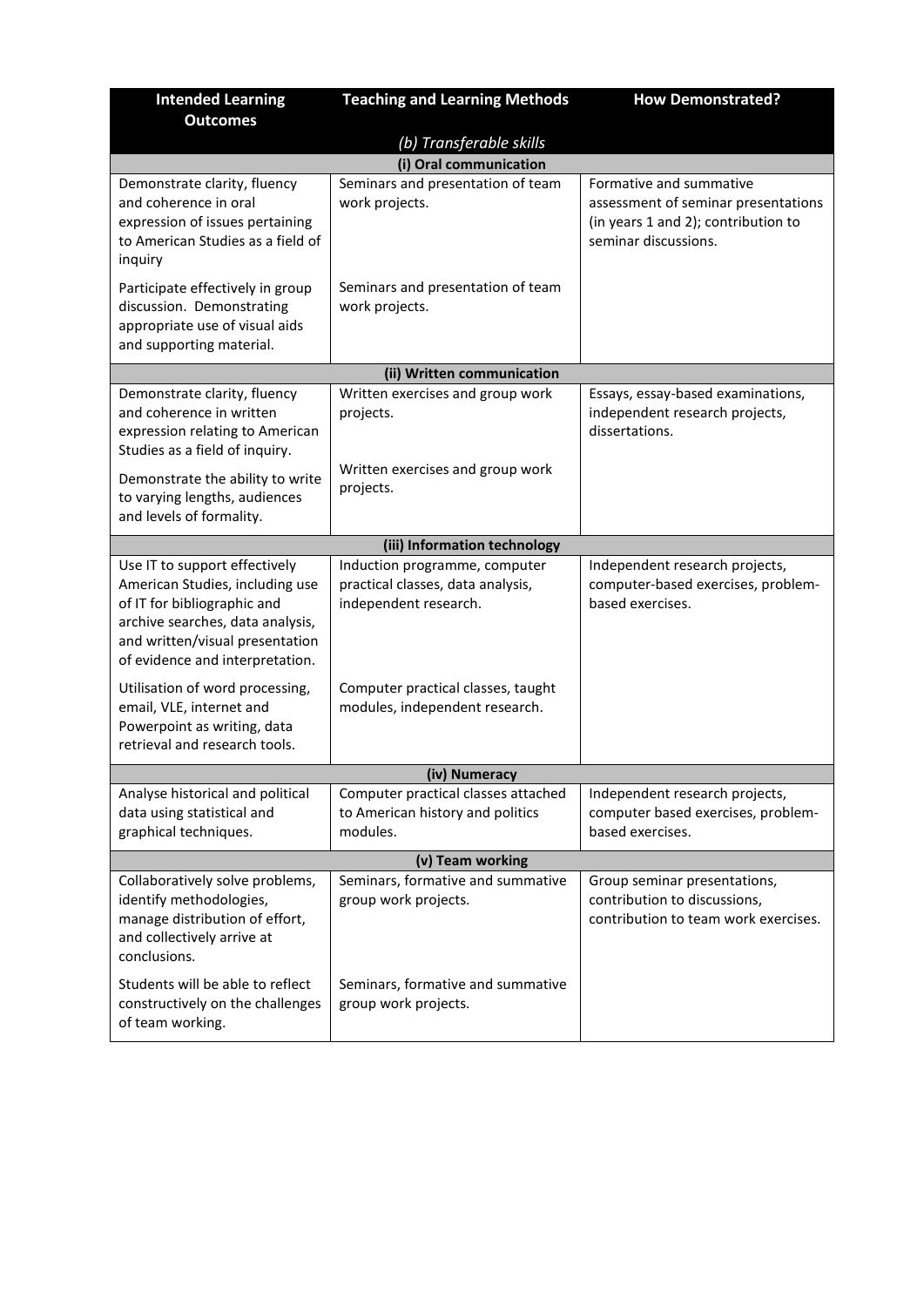| <b>Intended Learning</b><br><b>Outcomes</b>                                                                                                                                             | <b>Teaching and Learning Methods</b>                                                                                                                                                                                  | <b>How Demonstrated?</b>                                                                                                                                   |
|-----------------------------------------------------------------------------------------------------------------------------------------------------------------------------------------|-----------------------------------------------------------------------------------------------------------------------------------------------------------------------------------------------------------------------|------------------------------------------------------------------------------------------------------------------------------------------------------------|
|                                                                                                                                                                                         | (vi) Problem solving                                                                                                                                                                                                  |                                                                                                                                                            |
| Demonstrate ability to solve<br>historical, literary, political and<br>media-related problems.                                                                                          | Seminars, essays, team work,<br>independent research.                                                                                                                                                                 | Essays, independent research<br>projects, statistical and computer<br>based exercises.                                                                     |
| Demonstrate ability to design<br>research methodologies and<br>make links between<br>contributing disciplines in<br>American Studies.                                                   |                                                                                                                                                                                                                       |                                                                                                                                                            |
|                                                                                                                                                                                         | (vii) Information handling                                                                                                                                                                                            |                                                                                                                                                            |
| Demonstrate the ability to<br>retrieve, manipulate and<br>assimilate sources and critical<br>information.                                                                               | Seminars, independent research,<br>computer practical classes, team<br>work.                                                                                                                                          | Essays, independent research<br>projects, computer-based exercises,<br>problem-based exercises.                                                            |
| Develop the ability to transfer<br>and analyse information in<br>construction of arguments.                                                                                             | Seminars, independent research,<br>computer practical classes, team<br>work.                                                                                                                                          |                                                                                                                                                            |
|                                                                                                                                                                                         | (viii) Skills for lifelong learning                                                                                                                                                                                   |                                                                                                                                                            |
| Reflect upon own learning<br>achievements and plans for<br>personal, educational and<br>career development.<br>Time management.<br>Demonstrate intellectual<br>independence through the | Seminars, career development<br>programmes, resource based<br>learning, tutorials with personal<br>tutor, dissertations.<br>All of the above, particularly<br>independent research.<br>All of the above, particularly | Seminar exercises, abstract for<br>dissertation, curriculum vitae.<br>Seminar exercises, essays,<br>dissertation, team work projects.<br>All of the above. |
| setting of research tasks and<br>the solving of historical, political<br>and cultural problems.                                                                                         | independent research.                                                                                                                                                                                                 |                                                                                                                                                            |

# **10. Progression points:**

In cases where a student has failed to meet a requirement to progress he or she will be required to withdraw from the course.

Students on the three year degree (BA American Studies) who wish to transfer to the four year degree (BA American Studies with a year abroad) will have to satisfy the June Board of Examiners of both their academic performance and their good academic standing before their transfer can be confirmed.

Note: There are minimum grades for entry to North American universities. It is a requirement of the University of Leicester that all students spending a year at a partner institution in the US/Canada shall have satisfied the American Studies Examination Board that they have passed all their first and second year modules before departing on the year abroad. If there are elements of assessment that have not been satisfactorily completed at the time of the June Examination Board, the year in the United States will be put in jeopardy.

# **11. Scheme of Assessment**

This programme follows the standard scheme of award and classification set out in [Senate](http://www2.le.ac.uk/offices/sas2/regulations/documents/senatereg5-undergraduates.pdf) [Regulation](http://www2.le.ac.uk/offices/sas2/regulations/documents/senatereg5-undergraduates.pdf) [5.](http://www2.le.ac.uk/offices/sas2/regulations/documents/senatereg5-undergraduates.pdf)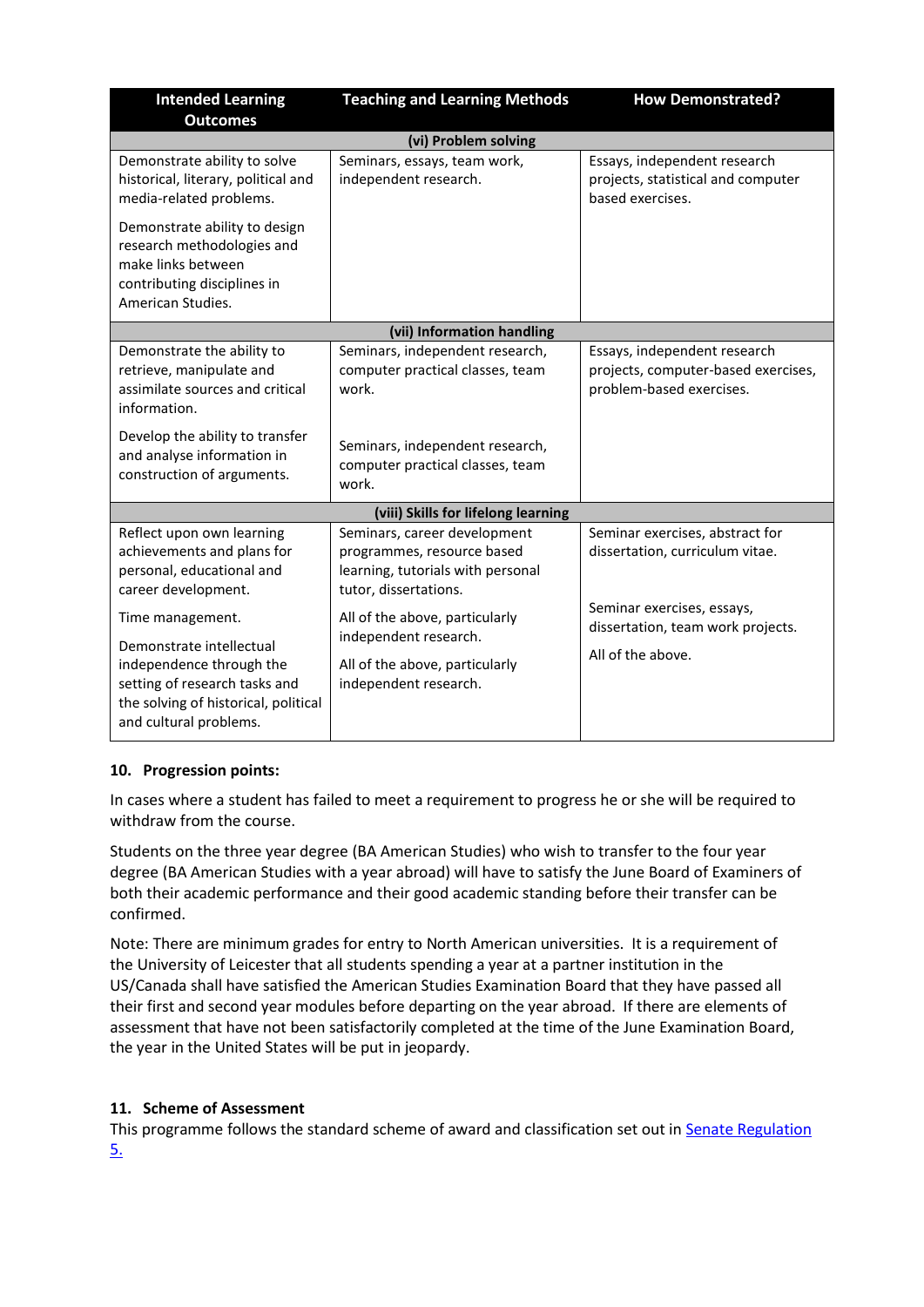## **12. Special features:**

Three year degree: Students are eligible to apply to transfer to the 4-year American Studies degree, with a year abroad in North America. The structure of the degree has flexibility and choice built into it: from multidisciplinary courses (The American West; The American City), and American history options in Year 2, to specialist options across American Studies in the Final Year.

Four year degree: The third year is spent on a year abroad at one of a wide variety of partner institutions in North America. This enables students to develop specific disciplines of interest and to work closely with archives and primary documents that are unavailable in the UK, in preparation for writing the dissertation. The structure of the degree has flexibility and choice built into it: from multidisciplinary courses (on The American West, and The City), and American History options in Year 2, to specialist options across American Studies in the Final Year.

# **13. Indications of programme quality**

The programme has regularly been ranked among the top ten American Studies programmes in the country in the National Student Survey and across the three major University Subject League Tables. It is currently ranked 6th in *The Complete University Guide* and in *The Guardian*. Our value added score is currently well above average. The programme has also been regularly praised by external examiners for its breadth, innovation and rigour.

## **14. External Examiner(s) reports**

The details of the External Examiner(s) for this programme and the most recent External Examiners' reports for this programme can be foun[d here.](https://exampapers.le.ac.uk/xmlui/)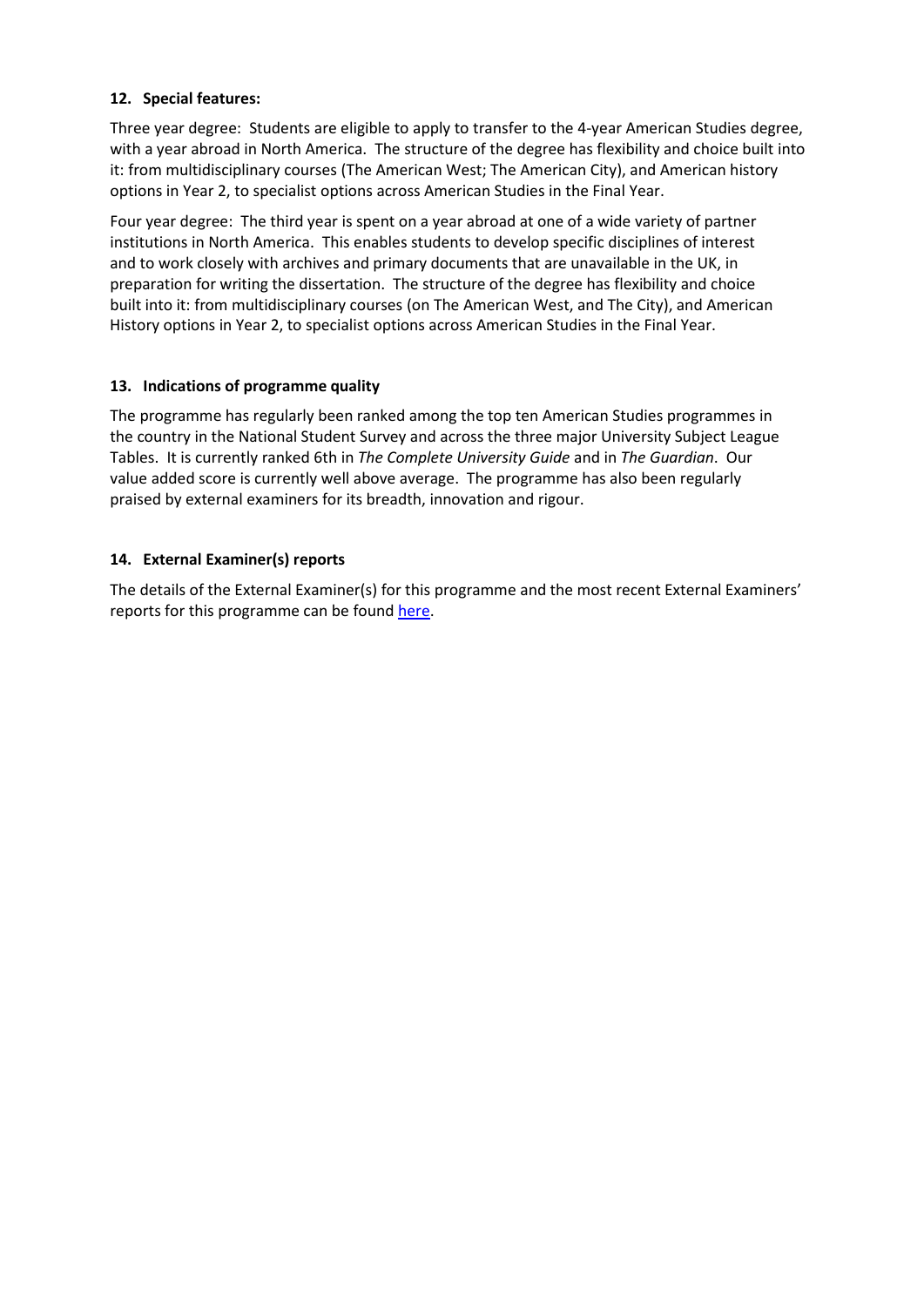| Appendix 1: Programme structure (programme regulations) |  |  |  |
|---------------------------------------------------------|--|--|--|
|---------------------------------------------------------|--|--|--|

| <b>FIRST YEAR MODULES</b> | <b>SEMESTER ONE</b>                                        |                |
|---------------------------|------------------------------------------------------------|----------------|
| <b>Core Modules</b>       |                                                            | <b>Credits</b> |
| AM1001                    | Freedom Written in Blood: United States History, 1776-1877 | 15             |
| AM1002                    | Classic U.S. Texts                                         | 15             |
| AM1103                    | Introduction to American Politics                          | 30             |
|                           | Semester total                                             | 60             |

**BA American Studies**

#### **SEMESTER TWO**

# **Core Modules** AM1004 US History since 1877 15 AM1005 Modern American Writing 15 HA1324 American Film and Visual Culture 30 and 30 **Semester total 60**

## **SECOND YEAR MODULES**

#### **SEMESTER ONE**

### **Core Modules**

|        | Semester total                                            | 60 |
|--------|-----------------------------------------------------------|----|
| AM2016 | Americas Plural                                           | 15 |
| AM2013 | Ethnicity and Diversity in American Literature, 1950-2000 | 15 |
| AM2212 | The American West                                         | 30 |

#### **SEMESTER TWO**

# **Core Modules**

| AM2211 | The City                                                           | 30 |
|--------|--------------------------------------------------------------------|----|
| AM2014 | Ethnicity and Diversity in American Life, from Emancipation to the | 15 |
|        | Present                                                            |    |

## **Optional Modules**

| One optional module from an approved list: |                                                                | 15   |
|--------------------------------------------|----------------------------------------------------------------|------|
| AM2010                                     | American Literary Figures from the Settler to the Hipster      | (15) |
| HS2311                                     | Domestic Revolutions: Women, Men and the Family in American    | (15) |
| HS2346                                     | Slavery, the Civil War and Reconstruction in the United States | (15) |
| HS2359                                     | From Beer to Fraternity: Alcohol, Society and Culture in North | (15) |
| HS2329                                     | A World Connected                                              | (15) |
| PL2022                                     | <b>Foreign Policy Analysis</b>                                 | (15) |
|                                            | <b>Semester Total</b>                                          | 60   |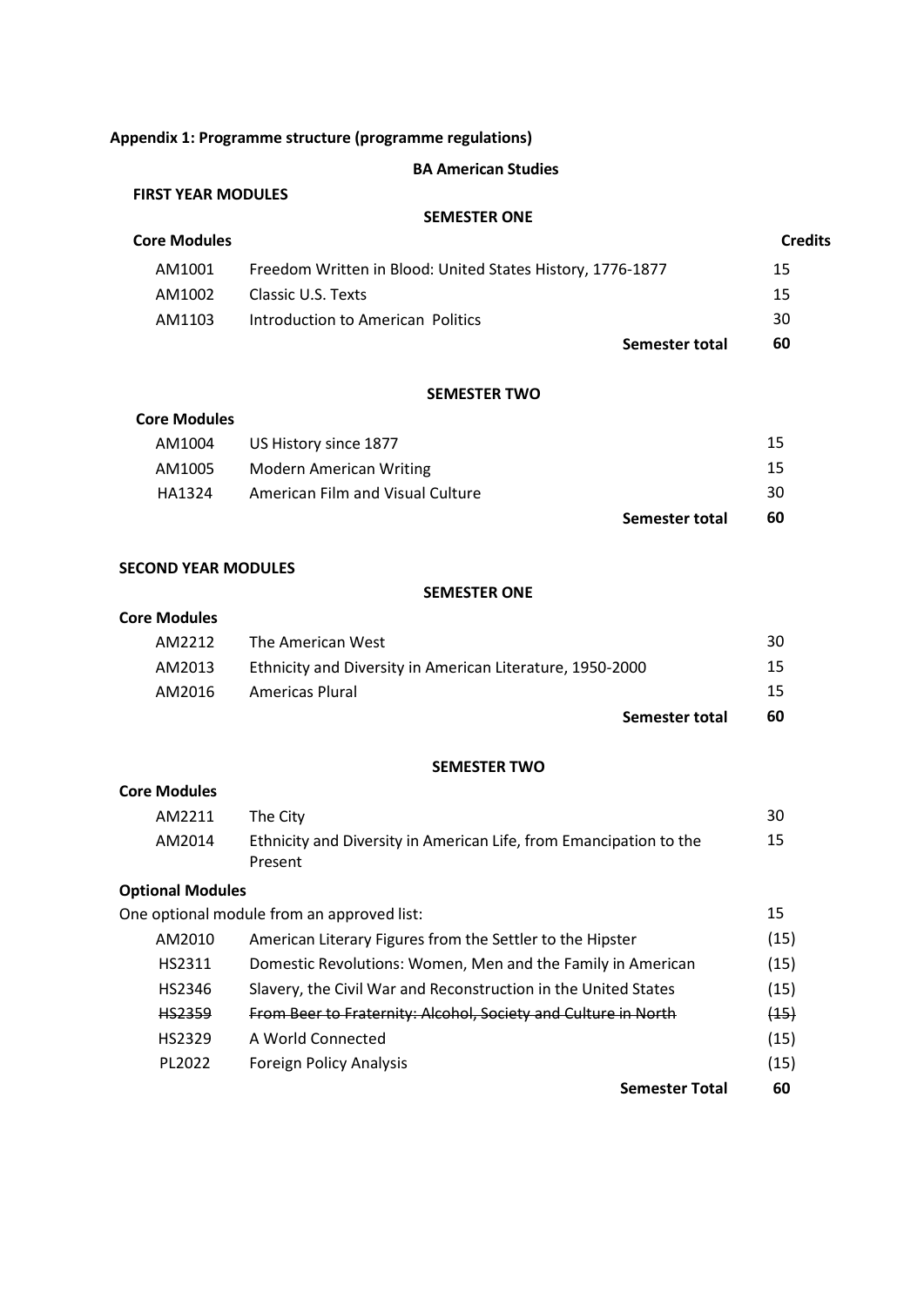#### **THIRD YEAR MODULES**

#### **SEMESTER ONE**

#### **Core Modules**

Students undertake a year-long dissertation (notionally 30 credits in semester one, 15 credits in semester two).

| AM3001 | Dissertation | 45 |
|--------|--------------|----|
|--------|--------------|----|

#### **Optional Modules**

Two options chosen from a range of American Studies and American modules in other departments as agreed with the Centre for American Studies:

| AM3024 | Forms of Modern Poetry                           | (15) |
|--------|--------------------------------------------------|------|
| AM3043 | New York Stories                                 | (15) |
| AM3023 | American Studies in Action                       | (15) |
| HA3465 | Seriality: Film, TV and Other Media              | (15) |
| HA3XXX | Contemporary Hollywood                           | (15) |
| HS3634 | The USA and the Vietnam War                      | (15) |
| HS3662 | Crime and Punishment in African American History | (15) |
| PL3071 | The American Presidency                          | (15) |
|        |                                                  |      |

Students also have the option of taking a year-long History special subject on an American subject as one of their options in each semester (notionally 15 credits in semester one, 30 in semester two):

| HS3766 | Special Subject F |                       | (45) |
|--------|-------------------|-----------------------|------|
|        |                   | <b>Semester Total</b> | 60   |

#### **SEMESTER 2**

| Core Module* |                                |  |
|--------------|--------------------------------|--|
| AM3000       | <b>Dissertation Supplement</b> |  |

#### **Optional Modules**

Two options chosen from a range of American Studies and American modules in other departments as agreed with the Centre for American Studies (Note if a student is taking a History Special Subject, this will be one of their options):

|        | <b>Semester Total</b>                                 | 60   |
|--------|-------------------------------------------------------|------|
| PL3114 | American Political Development                        | (15) |
| EN3175 | <b>Understanding Screenplays</b>                      | (15) |
| HS3691 | Indigenous Peoples of the Americas                    | (15) |
| HS3680 | Women in American Society                             | (15) |
| HA3030 | Women and Cinema                                      | (15) |
| HA3436 | Stardom and Identities in Chinese and American Cinema | (15) |
| HA3464 | Screen Gothic                                         | (15) |
| AM3044 | <b>American Masculinities</b>                         | (15) |
| AM3039 | <b>Modern Monsters</b>                                | (15) |
| AM3021 | Literatures of Protest: Reading and Political Action  | (15) |

\* NOTE: This module is only available to and core for those students not taking a History Special Subject.